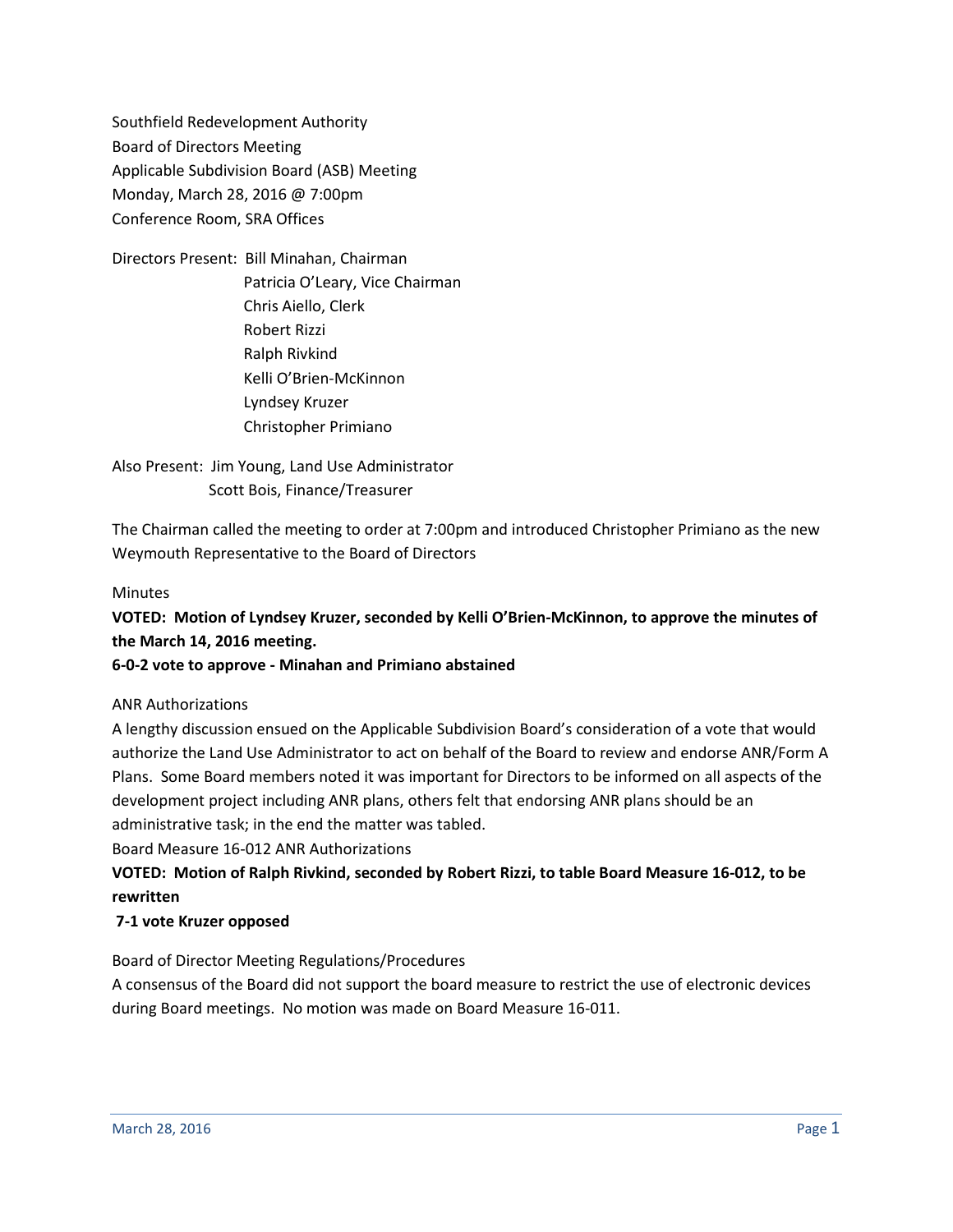## Board of Director Business Cards

Three Directors requested SRA business cards. Mr. Rizzi will provide contact information to get prices from local printers. Ms. O'Leary will review and approve proofs.

#### Status Reports

## Agreements

Mr. Rivkind stated there were no updates. The Chairman stated that DDA negotiations were stalled, that there were unresolved gaps between SRA's budget obligations, the LStar entitlement fee commitment, and the Southfield district tax rate.

## Water and Sewer

Ms. O'Leary deferred to Mr. Barry to provide an update. Mr. Barry stated LStar had meetings with Weymouth DPW to discuss sewer upgrades; with Quincy to discuss MWRA water flow tests; and he welcomed the sub-committee to participate in LStar's weekly water/sewer conference calls.

#### Parkway and NAVY

Ms. Kruzer deferred to Mr. Young for update. Mr. Young noted that initial discussions began with MassDOT on a proposed parkway extension agreement.

#### Master Plan

Ms. O'Brien-McKinnon noted LStar submitted draft zoning amendments to the town of Rockland. Mr. Barry stated that LStar was working with Rockland on an economic analysis based on the zoning amendment; and that LStar submitted draft zoning amendments to the town of Abington. The Board was informed that Mr. Murray, LStar, was working on a street grid for additional roadways off the parkway extension in order to subdivide land and create blocks for marketing purposes.

## **Staff**

Mr. Young stated that LStar's development plan application for an apartment project to be built by Corcoran was up on the SRA website; and a public hearing was scheduled for April 25, 2016. Corcoran's site plan application was expected this week, and would most likely be ready for a public hearing on April 25, 2016 as well.

Mr. Bois stated he met with the SRA Advisory Board to review and discuss the FY17 Budget; and that the Advisory Board would be meeting with the Directors to discuss their budget recommendations.

## LStar

Mr. Barry noted that two movies were filming on site; and that design work on the 25 acre public recreation area was advancing. Mr. Rivkind was informed that LStar was still in talks with the YMCA. The Board requested that LStar provide the SRA with new master plan graphics.